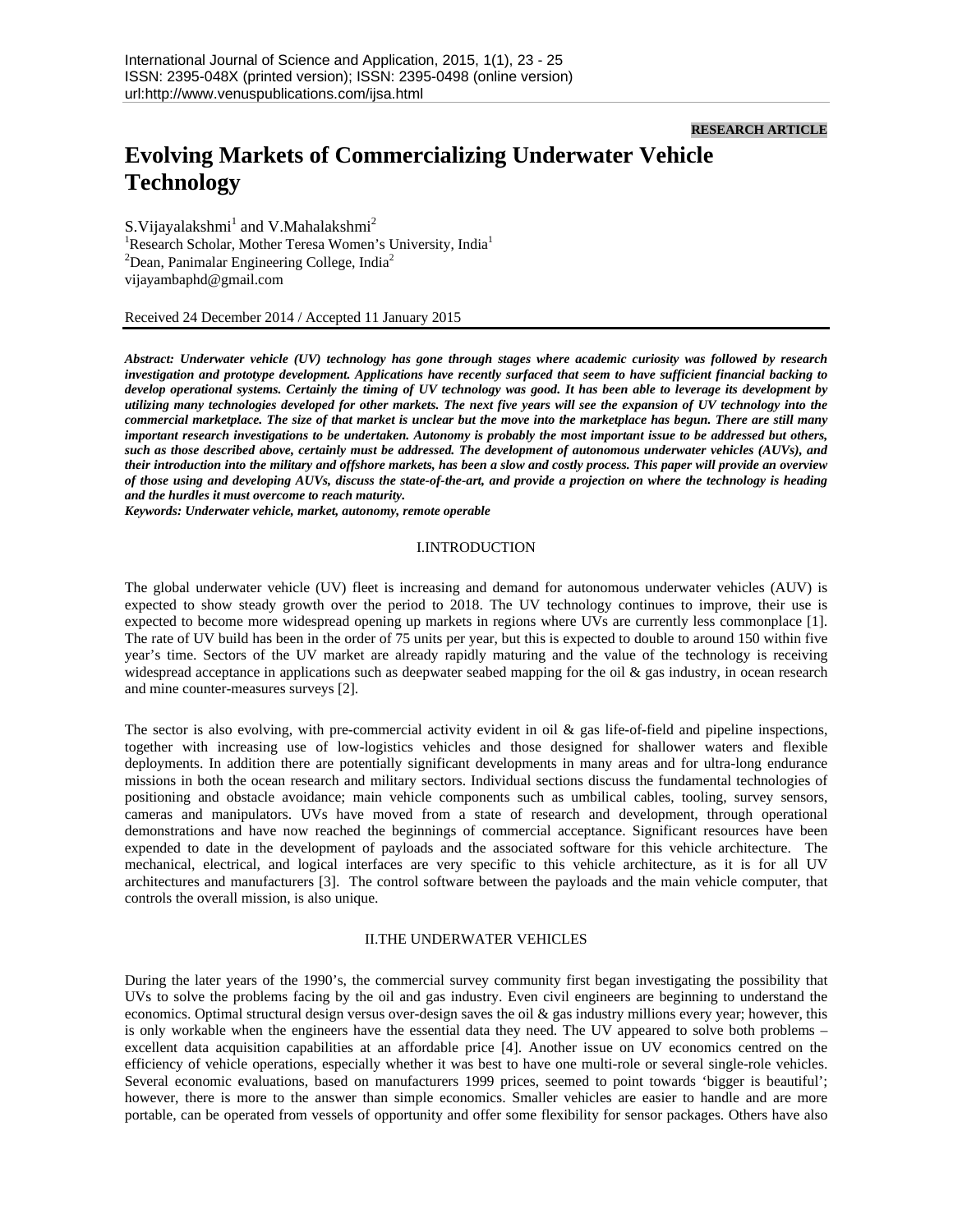evaluated the commercial economics and all agree that AUVs offer savings in time, commercial risk and operational  $cost$  [5].

#### III. REMOTE OPERABLE VEHICLE

Remote operable vehicles (ROV) are tethered and under the full control of an operator, most often on a ship. The tether can transmit high definition video in real time and give instant access to the operator. ROV have been used successfully for decades by the offshore oil  $\&$  gas industry with only gradual improvement [6]. Recent computer vision is enabling the ROV to gradually automatically identify objects and assist the operator. Increasingly, the operator will relinquish control tasks to the ROV, improving consistency and reducing the required amount of training for operators. A discernible transition of ROV to AUV has occurred over the last few years. A new class of so-called "hybrid ROV" offers the ability to untether the ROV so it maneuvers autonomously. The engineering complexity is high, and these systems are not yet proven. Short range high-bandwidth acoustic modems enable the ROV to roam freely yet transmit decent amount of data in real time. Optical communication presents high bandwidth but of very limited range. Hybrid ROVs are completely autonomous, relying on docking stations to charge their batteries, most often by induction, and to upload their data wirelessly. Such systems allow the use of hybrid ROVs for months at a time. AUV integrators are usually the ones taking on the engineering challenge, since ROV integrators are missing the critical piece of autonomy as a core technical competency.

## IV. AUTONOMOUS UNDERWATER VEHICLE

Autonomous underwater and semi-submersible vehicles, be they AUVs or hybrids, have important roles to play in the offshore environment [7]. They may not yet be a complete substitute for many traditional ship-based methods of data acquiring, or replace the ROV as a construction support and intervention vehicle, but they do hold the prospect of becoming an indispensable tool for engineers and surveyors alike. AUVs also offer the prospect of augmenting much traditional data acquisition for charting and navigational surveys and for surveying the resources within national economic zones. Already military and defense organizations have recognized the value of autonomous robotics in such areas as mine counter measures, a subject outside the scope of this paper, and much of the research in this area is exportable to more peaceful applications. As has already been stated, much of the world's seas and oceans remain something of a mystery [8]. Here the AUV has perhaps its most important role, as a science platform, to gather information on the properties of the oceans and as an observer of the dynamic events that take place beyond the view of humans.

The AUV is a unique vehicle class, it comes in many shapes and forms, and operates in ways similar to unmanned space probes; they are, in fact, inner-space probes. As tools to collect data from the medium that covers the majority of our planet, the environment that drives much of our fragile climate, they are the most logical and most efficient machines capable of collecting data from the sea surface to its greatest depths. Research around the world continues apace, developing ever-better autonomous systems and improving the range of sensors that science demands. A great deal of effort has been, and continues to be, focused on better and more efficient energy sources that allow the vehicles to stay at sea for longer and to power more sensors.

### V. CONCLUSION

AUVs are now at an early stage of acceptance. As they work their way into the phase of operational acceptance on a commercial level, their numbers will grow. Academia is not only using AUVs but also spinning off firms to supply commercial versions. And the US Navy is gearing up to push the technology, ensuring that cost-effective systems are available for use by the fleet in the future. But the future will hold more than the acceptance of the "standard" AUV, it will begin to see the Hybrid AUV/ROV emerge. Today, the number of all electric ROVs, such as the Quest ROV developed by ALSTOM Schilling Robotics, is increasing. These more efficient vehicles will increase system reliability and eventually provide cost-effective components that will become available for use by AUVs.

#### REFERENCES

- 1. R.L. Wernli (editor), The Operational Effectiveness of Unmanned Underwater Systems (CD-ROM), Marine Technology Society, 1999.
- 2. A. Tonge, "Marlin, The UK Military UUV Programme—A Programme Overview," Proceedings of the International UUV Conference, Newport, RI, 24-27 April 2000, pp. 31-38.
- 3. P. Dunn, "Navy UUV Master Plan," Proceedings of the International UUV Conference, Newport, RI, 24-27 April 2000, pp. 82-92.
- 4. B. Fletcher, "UUV Master Plan: A Vision for Navy UUV Development," OCEANS 2000 MTS/IEEE Proceedings, Providence, RI, September, 2000.
- 5. T. Chance, A. Kleiner & J. Northcutt, "The Autonomous Underwater Vehicle (AUV): A Cost-Effective Alternative to Deep-Towed Technology," Integrated Coastal Zone Management, 6th Edition, pp. 65-69.